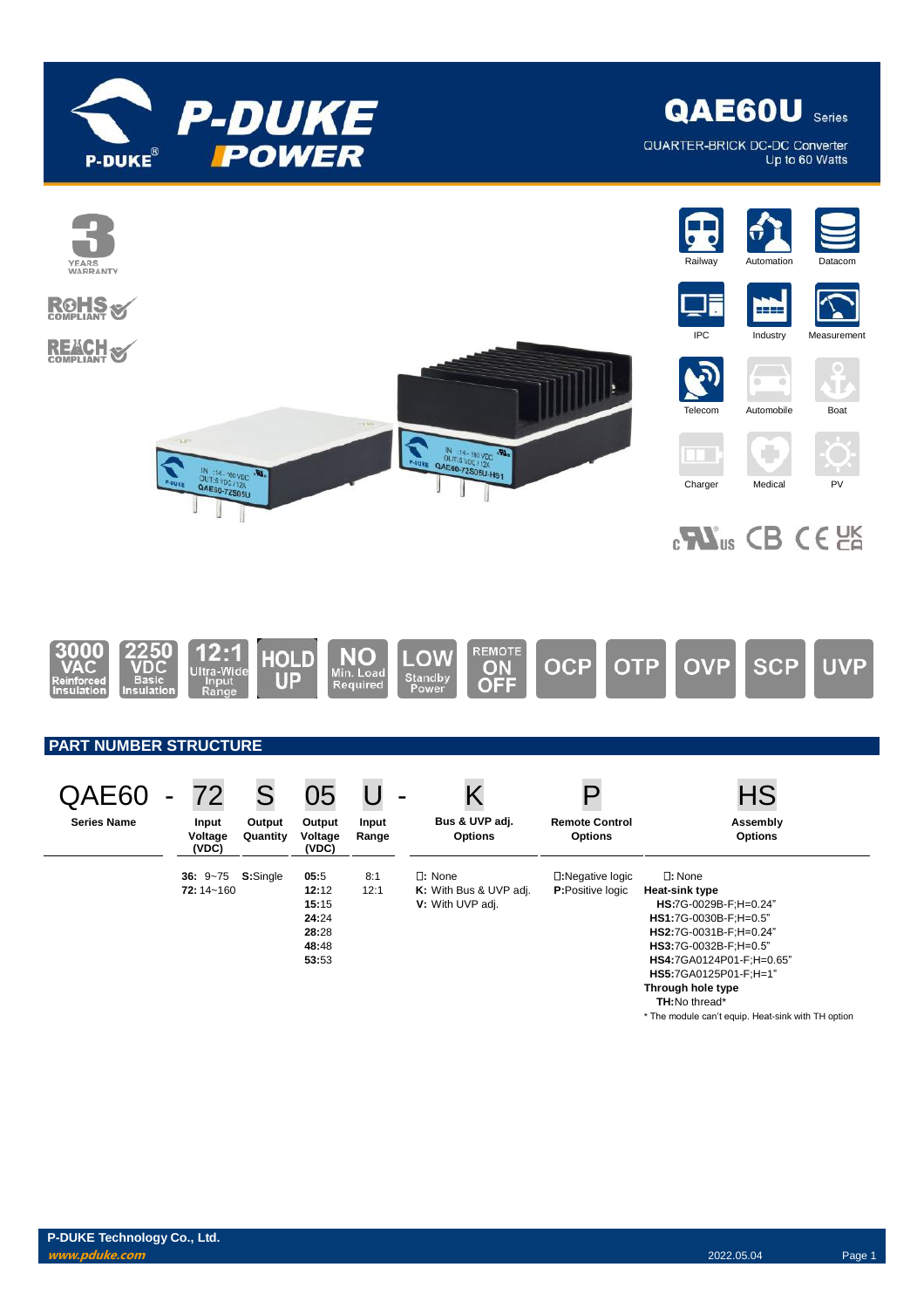

| Model<br><b>Number</b> | Input Range | <b>Output Voltage</b> | <b>Output Current</b><br>@Full Load | <b>Input Current</b><br>@No Load | Efficiency | Maximum<br><b>Capacitor Load</b> |
|------------------------|-------------|-----------------------|-------------------------------------|----------------------------------|------------|----------------------------------|
|                        | <b>VDC</b>  | <b>VDC</b>            | $\overline{A}$                      | mA                               | $\%$       | uF.                              |
| QAE60-36S05U           | $9 - 75$    | 5                     | 12                                  | 20                               | 89         | 24000                            |
| QAE60-36S12U           | $9 - 75$    | 12                    | 5                                   | 30                               | 89         | 4200                             |
| QAE60-36S15U           | $9 - 75$    | 15                    | 4                                   | 30                               | 90         | 2700                             |
| QAE60-36S24U           | $9 - 75$    | 24                    | 2.5                                 | 20                               | 90         | 1100                             |
| QAE60-36S28U           | $9 - 75$    | 28                    | 2.15                                | 20                               | 90         | 780                              |
| QAE60-36S48U           | $9 - 75$    | 48                    | 1.25                                | 20                               | 91         | 260                              |
| QAE60-36S53U           | $9 - 75$    | 53                    | 1.14                                | 20                               | 91         | 220                              |
| QAE60-72S05U           | $14 - 160$  | 5                     | 12                                  | 15                               | 89         | 24000                            |
| QAE60-72S12U           | $14 - 160$  | 12                    | 5                                   | 20                               | 89         | 4200                             |
| QAE60-72S15U           | $14 - 160$  | 15                    | $\overline{4}$                      | 20                               | 89         | 2700                             |
| QAE60-72S24U           | $14 - 160$  | 24                    | 2.5                                 | 15                               | 90         | 1100                             |
| QAE60-72S28U           | $14 - 160$  | 28                    | 2.15                                | 15                               | 90         | 780                              |
| QAE60-72S48U           | $14 - 160$  | 48                    | 1.25                                | 15                               | 90         | 260                              |
| QAE60-72S53U           | $14 - 160$  | 53                    | 1.14                                | 15                               | 90         | 220                              |

### **TECHNICAL SPECIFICATION** All specifications are typical at nominal input, full load and 25℃ unless otherwise noted

| <b>INPUT SPECIFICATIONS</b>   |                         |                           |           |        |      |                           |            |  |
|-------------------------------|-------------------------|---------------------------|-----------|--------|------|---------------------------|------------|--|
| <b>Parameter</b>              |                         | <b>Conditions</b>         |           | Min.   | Typ. | Max.                      | Unit       |  |
| Operating input voltage range |                         | 36Vin(nom)                |           | 9      | 36   | 75                        | <b>VDC</b> |  |
|                               |                         | 72Vin(nom)                |           | 14     | 72   | 160                       |            |  |
| Start up voltage              | 36Vin(nom)              |                           |           |        |      | 9                         | <b>VDC</b> |  |
|                               | 72Vin(nom)              |                           |           |        |      | 14                        |            |  |
| Shutdown voltage              |                         | 36Vin(nom)                |           | 7.3    | 7.7  | 8.1                       | <b>VDC</b> |  |
|                               |                         | 72Vin(nom)                |           | 10     | 11   | 12                        |            |  |
| Start up time                 | Constant resistive load | Power up                  |           |        | 75   | 100                       | ms         |  |
|                               | Remote ON/OFF<br>75     |                           |           |        | 100  |                           |            |  |
| Input Transient voltage       | 100 mS, max.            | 36Vin(nom)                |           | 8.1    |      |                           | <b>VDC</b> |  |
|                               |                         | 72Vin(nom)                |           | 12     |      |                           |            |  |
| Input surge voltage           | second, max.            | 36Vin(nom)                |           |        |      | 100                       | <b>VDC</b> |  |
|                               |                         | 72Vin(nom)                |           |        |      | 185                       |            |  |
| Input filter <sup>(1)</sup>   |                         |                           |           |        |      | Pi type                   |            |  |
| Remote ON/OFF                 | Referred to -Vin pin    | Negative logic            | DC-DC ON  |        |      | Short or $0 \sim 1.2$ VDC |            |  |
|                               |                         | (Standard)                | DC-DC OFF |        |      | Open or $3 \sim 12$ VDC   |            |  |
|                               |                         | Positive logic            | DC-DC ON  |        |      | Open or $3 - 12VDC$       |            |  |
|                               |                         | (Option)                  | DC-DC OFF |        |      | Short or $0 \sim 1.2$ VDC |            |  |
|                               |                         | Input current of Ctrl pin |           | $-0.5$ |      |                           | mA         |  |
|                               |                         | Remote off input current  |           |        | 3    |                           | mA         |  |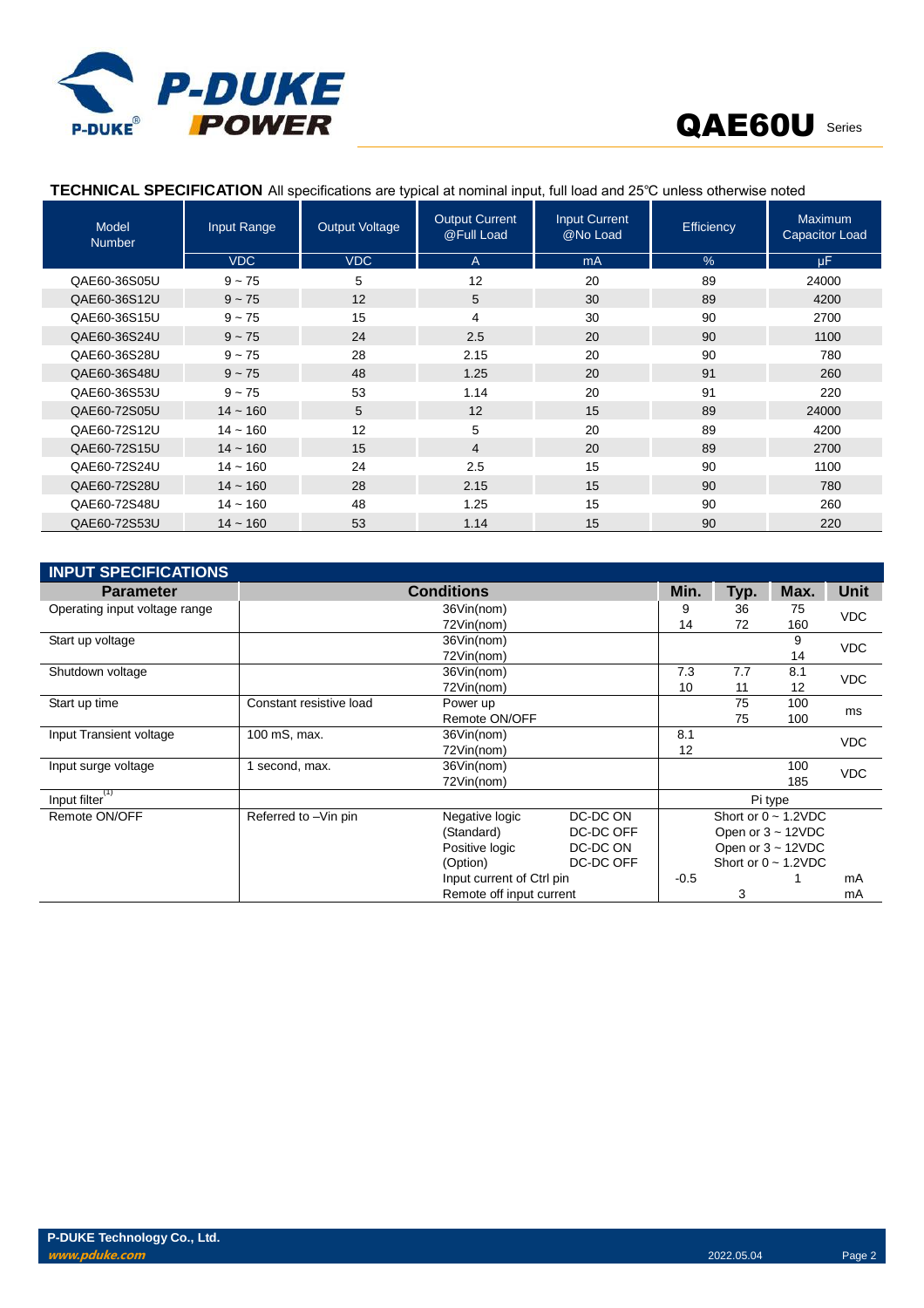

| <b>OUTPUT SPECIFICATIONS</b>     |                                                                                                                          |                |                                 |      |         |                    |  |  |  |
|----------------------------------|--------------------------------------------------------------------------------------------------------------------------|----------------|---------------------------------|------|---------|--------------------|--|--|--|
| <b>Parameter</b>                 | <b>Conditions</b>                                                                                                        |                | Min.                            | Typ. | Max.    | Unit               |  |  |  |
| Voltage accuracy                 |                                                                                                                          |                | $-1.0$                          |      | $+1.0$  | $\%$               |  |  |  |
| Line regulation                  | Low Line to High Line at Full Load                                                                                       |                | $-0.1$                          |      | $+0.1$  | %                  |  |  |  |
| Load regulation                  | No Load to Full Load                                                                                                     |                | $-0.1$                          |      | $+0.1$  | %                  |  |  |  |
| Voltage adjustability            | Maximum output deviation is inclusive of remote sense                                                                    |                | $-20$                           |      | $+10$   | $\%$               |  |  |  |
| Remote sense                     | % of Vout(nom). If remote sense is not being used, SENSE pins should<br>connected to corresponding polarity OUTPUT pins. |                |                                 |      | 10      | %                  |  |  |  |
| Ripple and noise                 | Measured by 20MHz bandwidth                                                                                              |                |                                 |      |         |                    |  |  |  |
|                                  | With a 1µF/25V X7R MLCC and a 22µF/25V POS-CAP                                                                           | 5Vout          |                                 | 75   |         |                    |  |  |  |
|                                  | With a 22µF/25V X7R MLCC                                                                                                 | 12Vout, 15Vout |                                 | 100  |         | mVp-p              |  |  |  |
|                                  | With a 4.7µF/50V X7R MLCC                                                                                                | 24Vout, 28Vout |                                 | 200  |         |                    |  |  |  |
|                                  | With a 2.2µF/100V X7R MLCC                                                                                               | 48Vout, 53Vout |                                 | 300  |         |                    |  |  |  |
| Temperature coefficient          |                                                                                                                          |                | $-0.02$                         |      | $+0.02$ | $%$ <sup>o</sup> C |  |  |  |
| Transient response recovery time | 25% load step change                                                                                                     |                |                                 | 250  |         | μs                 |  |  |  |
| Over voltage protection          | % of Vout(nom); Hiccup mode                                                                                              |                | 120                             |      | 135     | $\%$               |  |  |  |
| Over load protection             | % of lout rated; Hiccup mode                                                                                             |                | 120                             |      | 140     | $\frac{0}{0}$      |  |  |  |
| Short circuit protection         |                                                                                                                          |                | Continuous, automatics recovery |      |         |                    |  |  |  |

| <b>GENERAL SPECIFICATIONS</b> |                          |                   |                              |      |      |                                       |                    |  |  |
|-------------------------------|--------------------------|-------------------|------------------------------|------|------|---------------------------------------|--------------------|--|--|
| <b>Parameter</b>              |                          | <b>Conditions</b> |                              | Min. | Typ. | Max.                                  | <b>Unit</b>        |  |  |
| Isolation voltage             | minute                   | 72Vin(nom)        | Input to Output              | 3000 |      |                                       | <b>VAC</b>         |  |  |
|                               | (Reinforced insulation)  |                   | Input (Output) to Base-Plate | 1500 |      |                                       |                    |  |  |
|                               | minute                   | 36Vin(nom)        | Input to Output              | 2250 |      |                                       | <b>VDC</b>         |  |  |
|                               | (Basic insulation)       |                   | Input (Output) to Base-Plate | 1600 |      |                                       |                    |  |  |
| <b>Isolation resistance</b>   | 500VDC                   |                   |                              |      |      |                                       | $G\Omega$          |  |  |
| Isolation capacitance         |                          |                   |                              |      |      | 1000                                  | pF                 |  |  |
| Switching frequency           |                          |                   |                              | 160  | 180  | 200                                   | <b>kHz</b>         |  |  |
| Safety approvals              | IEC/EN/UL62368-1         |                   |                              |      |      | UL:E193009                            |                    |  |  |
|                               |                          |                   |                              |      |      | CB:UL(Demko)                          |                    |  |  |
|                               |                          |                   |                              |      |      |                                       |                    |  |  |
| Standard approvals            | EN50155                  |                   |                              |      |      |                                       |                    |  |  |
|                               | EN45545-2                |                   |                              |      |      |                                       |                    |  |  |
| Case material                 |                          |                   |                              |      |      | Aluminum base-plate with plastic case |                    |  |  |
| Potting material              |                          |                   |                              |      |      | Silicone (UL94 V-0)                   |                    |  |  |
| Weight                        |                          |                   |                              |      |      |                                       | 64g (2.26oz)       |  |  |
| MTBF                          | MIL-HDBK-217F, Full load |                   |                              |      |      |                                       | 7.381 x $10^5$ hrs |  |  |

| <b>ENVIRONMENTAL SPECIFICATIONS</b> |                                   |      |      |                       |              |  |  |  |  |
|-------------------------------------|-----------------------------------|------|------|-----------------------|--------------|--|--|--|--|
| <b>Parameter</b>                    | <b>Conditions</b>                 | Min. | Typ. | Max.                  | <b>Unit</b>  |  |  |  |  |
| Operating base-plate temperature    | With derating                     | -40  |      | $+105$                | °C           |  |  |  |  |
| Maximum case temperature            |                                   |      |      | 105                   | $^{\circ}$ C |  |  |  |  |
| Over temperature protection         |                                   |      | 110  |                       | $^{\circ}$ C |  |  |  |  |
| Storage temperature range           |                                   | -55  |      | $+125$                | $^{\circ}$ C |  |  |  |  |
| Thermal impedance                   | Module without assembly option    |      | 8.3  |                       |              |  |  |  |  |
|                                     | Only mount on the iron base-plate |      | 2.5  |                       |              |  |  |  |  |
|                                     | Heat-sink type with 0.24" Height  |      | 7.4  |                       | °C/W         |  |  |  |  |
|                                     | Heat-sink type with 0.5" Height   |      | 6.2  |                       |              |  |  |  |  |
|                                     | Heat-sink type with 0.65" Height  |      | 4.9  |                       |              |  |  |  |  |
|                                     | Heat-sink type with 1" Height     |      | 4.0  |                       |              |  |  |  |  |
| Thermal shock                       |                                   |      |      |                       | MIL-STD-810F |  |  |  |  |
| Shock                               |                                   |      |      | EN61373, MIL-STD-810F |              |  |  |  |  |
| Vibration                           |                                   |      |      | EN61373, MIL-STD-810F |              |  |  |  |  |
| Relative humidity                   |                                   |      |      |                       | 5% to 95% RH |  |  |  |  |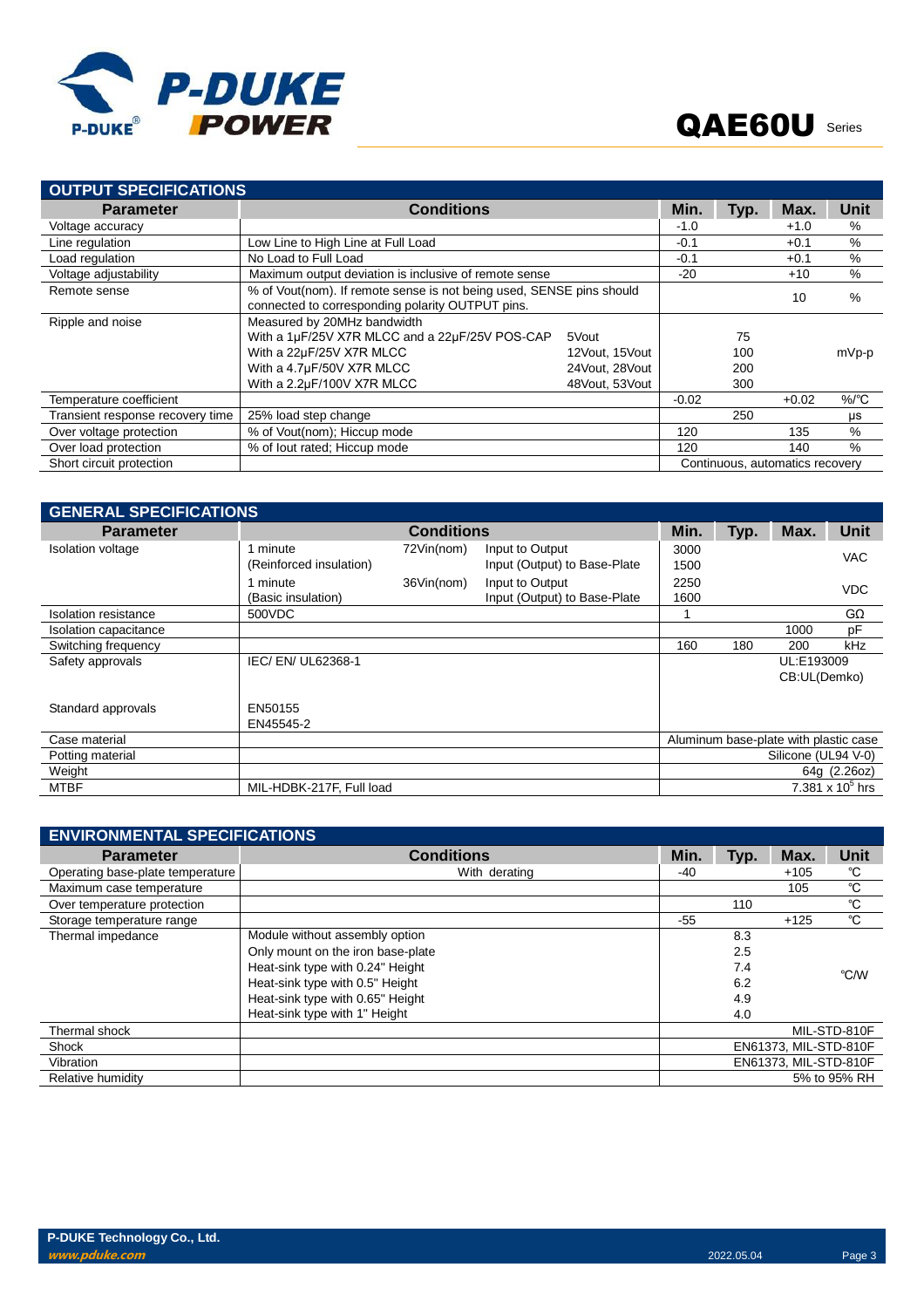

| <b>EMC SPECIFICATIONS</b>      |                         |                                                                                            |                  |
|--------------------------------|-------------------------|--------------------------------------------------------------------------------------------|------------------|
| <b>Parameter</b>               |                         | <b>Conditions</b>                                                                          | Level            |
| EMI                            | EN55032, EN50121-3-2    | With external components                                                                   | Class A, Class B |
| <b>EMS</b>                     | EN55024. EN50121-3-2    |                                                                                            |                  |
| <b>ESD</b>                     | EN61000-4-2             | Air $\pm$ 8kV and Contact $\pm$ 6kV                                                        | Perf. Criteria A |
| Radiated immunity              | EN61000-4-3             | 20 V/m                                                                                     | Perf. Criteria A |
| <b>Fast transient</b>          | EN61000-4-4             | $±$ 2kV                                                                                    | Perf. Criteria A |
|                                | $QAE60-36S$             | With 2 pcs of aluminum electrolytic capacitor<br>(Nippon Chemi-con KY series, 220µF/100V)  |                  |
|                                | $QAE60-72S$             | With 2 pcs of aluminum electrolytic capacitor<br>(Nippon Chemi-con KXJ series, 150µF/200V) |                  |
| Surge                          | EN61000-4-5             | EN55024:±1kV and EN50121-3-2:±2kV                                                          | Perf. Criteria A |
|                                | $QAE60-36S$             | With 2 pcs of aluminum electrolytic capacitor<br>(Nippon Chemi-con KY series, 220µF/100V)  |                  |
|                                | QAE60-72S <sub>UU</sub> | With 2 pcs of aluminum electrolytic capacitor<br>(Nippon Chemi-con KXJ series, 150µF/200V) |                  |
| Conducted immunity             | EN61000-4-6             | 10 Vr.m.s                                                                                  | Perf. Criteria A |
| Power frequency magnetic field | EN61000-4-8             | 100A/m continuous; 1000A/m 1 second                                                        | Perf. Criteria A |

### **Note:**

- 1. Input source impedance: The power module will operate as specifications without external components, assuming that the source voltage has a very low impedance and reasonable input voltage regulation. Highly inductive source impedances can affect the stability of the power module. Since real-world voltage source has finite impedance, performance can be improved by adding external filter capacitor.
	- The QAE60-36S□□U recommended Nippon Chemi-con KY series, 220µF/100V.
- The QAE60-72S□□U recommended Nippon Chemi-con KXJ series, 150µF/200V.
- 2. BASE-PLATE GROUNDING: When connect two screw bolts to shield plane, the EMI could be reduced.

**CAUTION:** This power module is not internally fused. An input line fuse must always be used.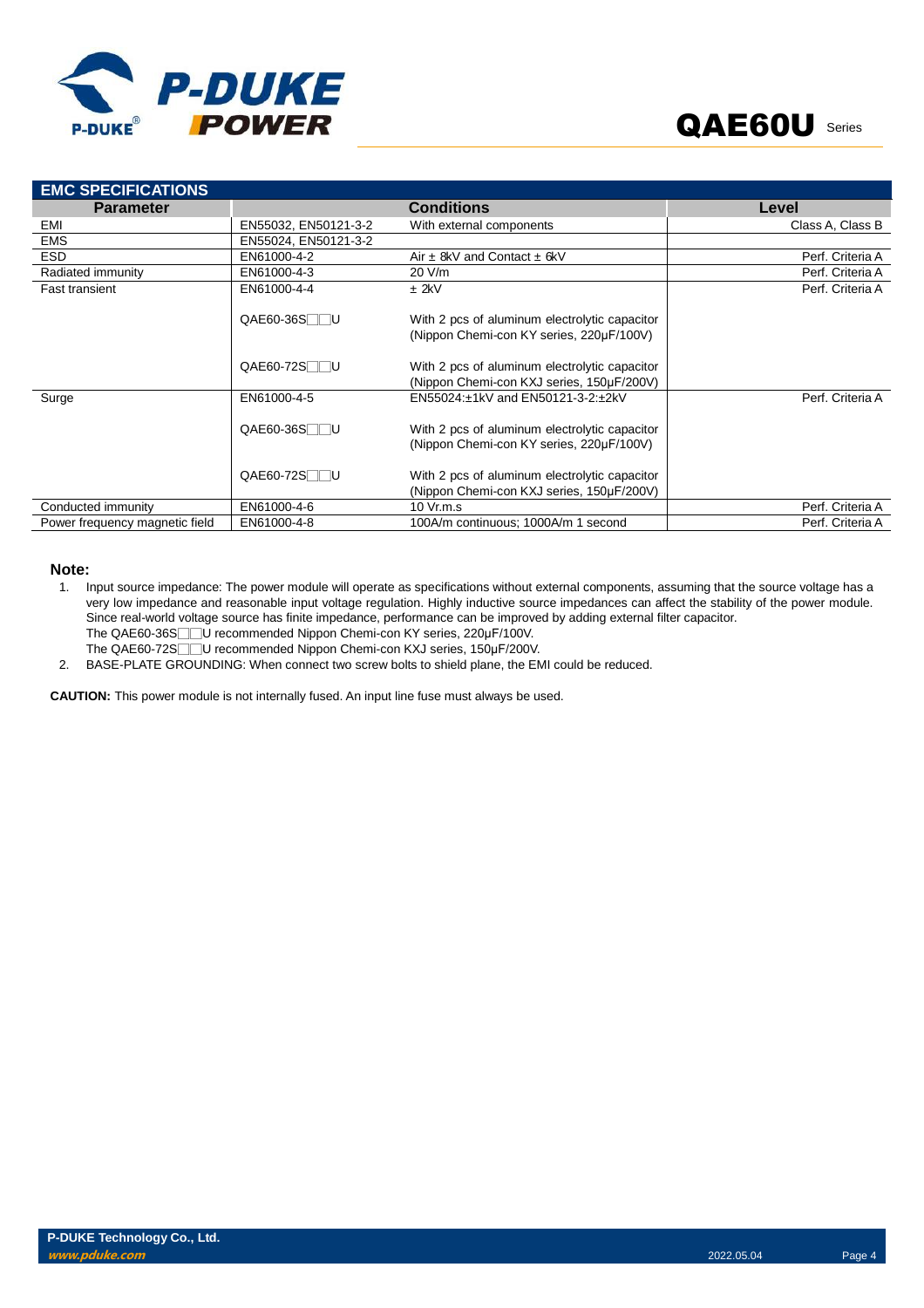

### **CHARACTERISTIC CURVE**





QAE60-72S05U Derating Curve with Heat-sink (See Thermal Considerations)



QAE60-72S05U Efficiency vs. Input Voltage



QAE60-72S05U Efficiency vs. Output Load

### **FUSE CONSIDERATION**

This power module is not internally fused. An input line fuse must always be used.

This encapsulated power module can be used in a wide variety of applications, ranging from simple stand-alone operation to an integrated part of sophisticated power architecture.

To maximum flexibility, internal fusing is not included; however, to achieve maximum safety and system protection, always use an input line fuse. The input line fuse suggest as below:

| Model       | <b>Fuse Rating</b><br>(A | <b>Fuse Type</b> |
|-------------|--------------------------|------------------|
| $QAE60-36S$ | 10                       | Fast-Acting      |
| QAE60-72ST  |                          | Fast-Acting      |

The table based on the information provided in this data sheet on inrush energy and maximum DC input current at low Vin.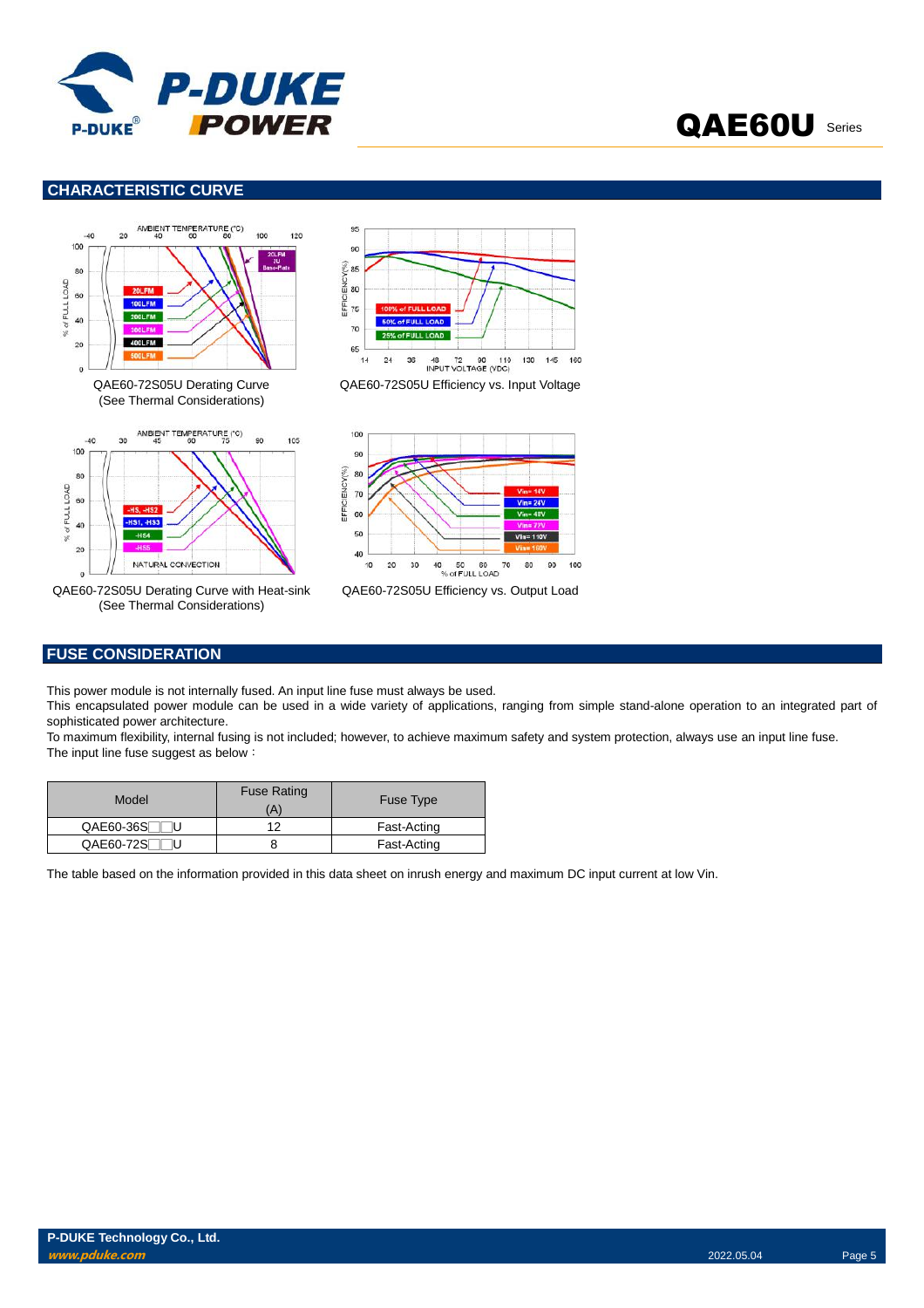

### **MECHANICAL DRAWING**



### **PIN CONNECTION**

| <b>PIN</b> | <b>DEFINE</b> | <b>DIAMETER</b> |
|------------|---------------|-----------------|
|            | - Vin         | $0.04$ Inch     |
| 2          | Ctrl          | $0.04$ Inch     |
| 3          | $+$ Vin       | $0.04$ Inch     |
| 4          | - Vout        | $0.06$ Inch     |
| 5          | - Sense       | $0.04$ Inch     |
| 6          | Trim          | 0.04 Inch       |
| 7          | + Sense       | $0.04$ Inch     |
| 8          | + Vout        | $0.06$ Inch     |
| 9          | <b>Bus</b>    | $0.04$ Inch     |
| 10         | UVLO          | $0.04$ Inch     |

1. All dimensions in inch [mm]

- 2. Tolerance :x.xx±0.02 [x.x±0.5]
	- x.xxx±0.010 [x.xx±0.25]
- 3. Pin dimension tolerance ±0.004[0.10]
- 4. The screw locked torque: MAX 3.5kgf-cm [0.34N-m]

### **RECOMMENDED PAD LAYOUT**



| Pad size(lead free recommended)                              |
|--------------------------------------------------------------|
| Through hole 1.2.3.5.6.7.9.10: 0.051[1.30]                   |
| Through hole 4.8: Ø0.075[1.90]                               |
| Through hole of mounting: $\varnothing$ 0.126[3.20]          |
| Top view pad 1.2.3.5.6.7.9.10: @0.064[1.63]                  |
| Top view pad 4.8: Ø0.094[2.38]                               |
| Top view pad of mounting: Groove R0.065[1.65] L0.157[4.00]   |
| Bottom view pad 1.2.3.5.6.7.9.10:00.102[2.60]                |
| Bottom view pad 8:00.150[3.80]                               |
| Bottom view pad 4: Ø0.130[3.30]                              |
| Bottom view pad of mounting: Groove R0.065[1.65]L0.252[6.40] |
|                                                              |

All dimensions in inch[mm]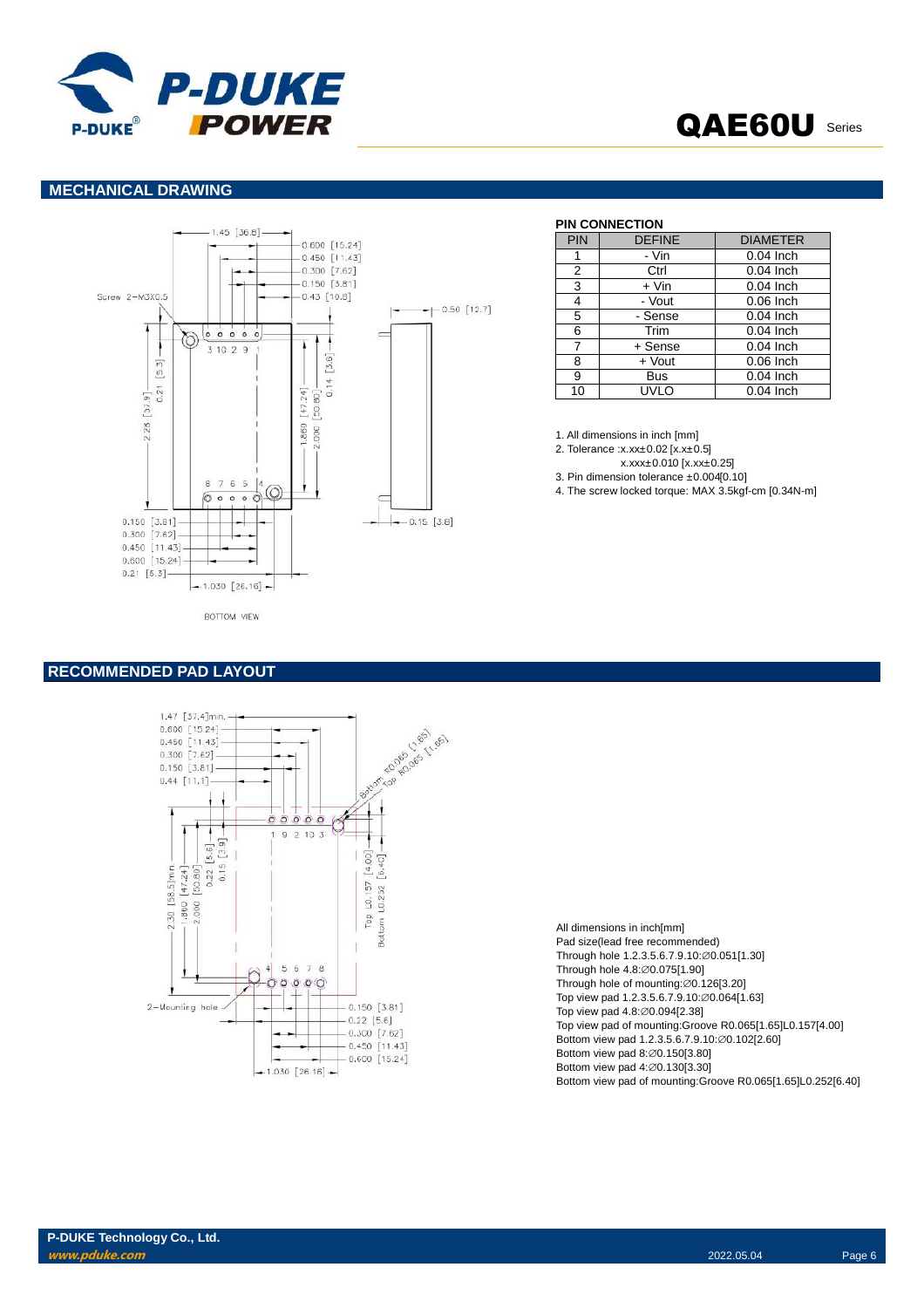



### **THERMAL CONSIDERATIONS**

The power module operates in a variety of thermal environments. However, sufficient cooling should be provided to help ensure reliable operation of the unit. Heat is removed by conduction, convection, and radiation to the surrounding environment. Proper cooling can be verified by measuring the point as the figure below. The temperature at this location should not exceed "Maximum case temperature". When operating, adequate cooling must be provided to maintain the test point temperature at or below "Maximum case temperature". You can limit this temperature to a lower value for extremely high reliability.

- Thermal test condition with vertical direction by natural convection (20LFM).
- The iron base-plate dimension is 19" X 3.5" X 0.063" (The height is EIA standard 2U).
- The heat-sink is optional and P/N: 7G-0029B-F, 7G-0030B-F, 7G-0031B-F, 7G-0032B-F, 7GA0124P01-F, 7GA0125P01-F.



BASE PLATE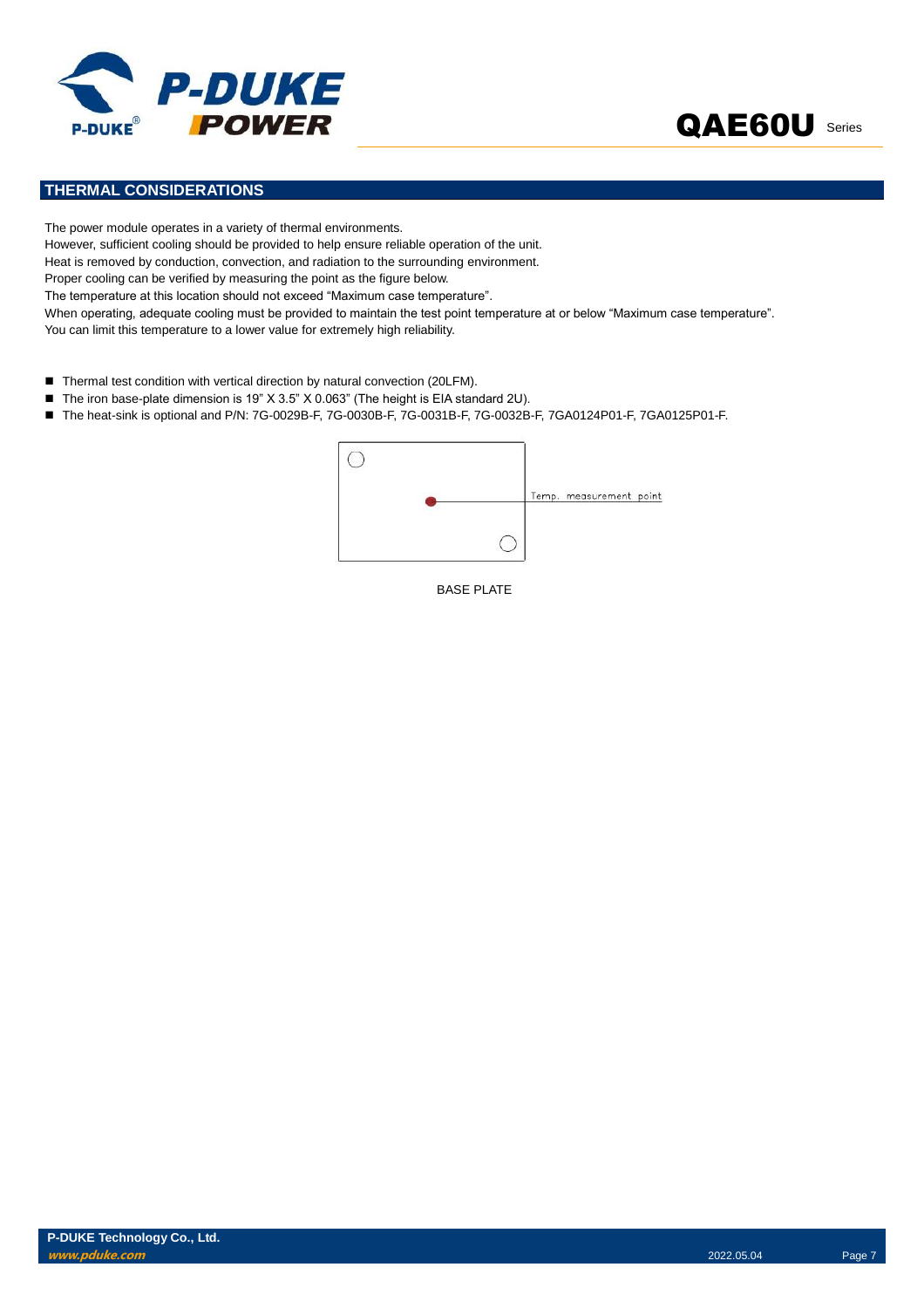

### **HEAT-SINK TYPE OPTIONS**

## QAE60-SU –**HS** QAE60-SU –**HS1**





## QAE60-SU –**HS2** QAE60-SU –**HS3**





## QAE60-SU –**HS4** QAE60-SU –**HS5**





1. All dimensions in inch [mm]

2. Tolerance :x.xx±0.02 [x.x±0.5]

# 7G-0029B-F 7G-0030B-F





7G-0032B-F





## 7GA0125P01-F



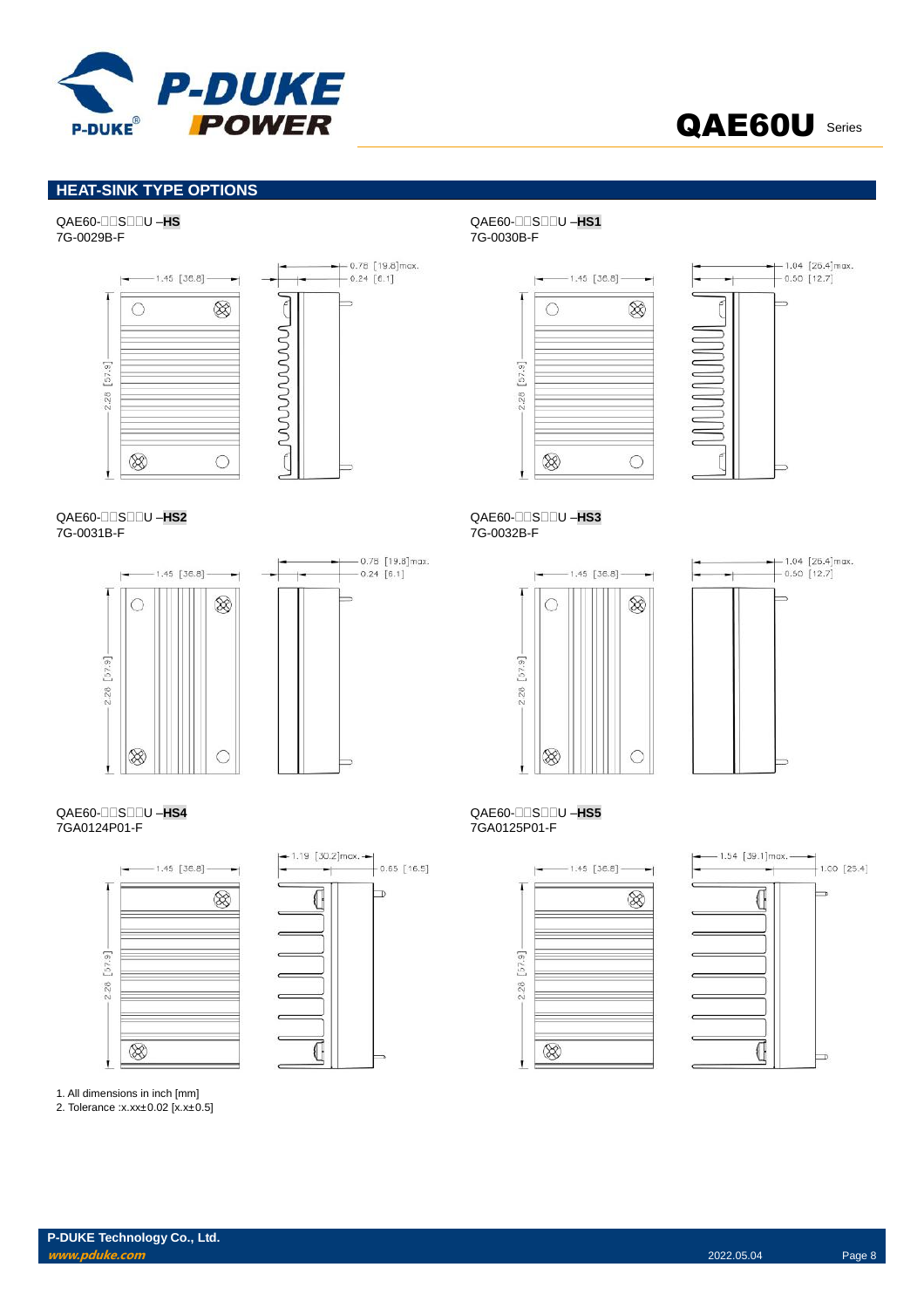

### **TYPICAL APPLICATION**



### **UVLO**

This series product has ultra wide input range. It could cover many kind of nominal input voltage in one module. In order to preventing incorrect operating under different input system, it offers UVLO adjustment by connecting a resistor to set UVLO threshold.

### **UVLO Constants**

| Model        |        | R     | С    |
|--------------|--------|-------|------|
| QAE60-36S⊟⊟U | 48000  | 8273  | 0.96 |
| QAE60-72S∏∏U | 120000 | 12500 | 24   |

### **UVLO Equation**

Start-up Voltage

$$
V_{start-up} = 1.25 \times \left[ \frac{A \times (R_{UVLO} + B)}{R_{UVLO} \times B} + 1 \right]
$$

Shutdown Voltage

 $V_{shutdown} = V_{start-up} - C$ 

### ■ UVLO values for various nomimal input voltage and R<sub>UVLO</sub> table

QAE60-36S<sub>UU</sub>

| Nominal Vin                  | 12V    | 24V              | 36V     | 48V     |
|------------------------------|--------|------------------|---------|---------|
| Start-up voltage             | 8.46 V | 13.36 V          | 20.56 V | 27.76 V |
| Shutdown voltage             | 7.5 V  | 124V             | 19.6V   | 26.8 V  |
| <b>UVLO Setting resistor</b> | Open   | 12.35 K $\Omega$ | 4.98 KQ | 3.12 KO |

QAE60-72S<sub>UU</sub>

| Nominal Vin           | 24 V     | 36 V       | 48 V                   | 72 V      | 96 V      | 110 V     |
|-----------------------|----------|------------|------------------------|-----------|-----------|-----------|
| Start-up voltage      | 14.8 V   | 22 V       | 29.2 V                 | 43.6 V    | 58 V      | 66.4 V    |
| Shutdown voltage      | 124V     | 19.6V      | 26.8 V                 | 41.2 V    | 55.6 V    | 64 V      |
| UVLO Setting resistor | 96.77 KQ | $17.14$ KQ | $9.40 \text{ K}\Omega$ | 4.94 $K2$ | $3.35$ KQ | $2.82$ KQ |

### ■ Hold Up Time

Generally, connecting a large number of hold up capacitors on input are necessary to get a long duration of hold up time for S2, C2 described in EN50155. The Bus pin features excellent function can simply connect capacitors to Bus pin with less quantity of capacitors. It helps reduce layout area and smooth the inrush current. For further information, please contact P-DUKE.





QAE60U Series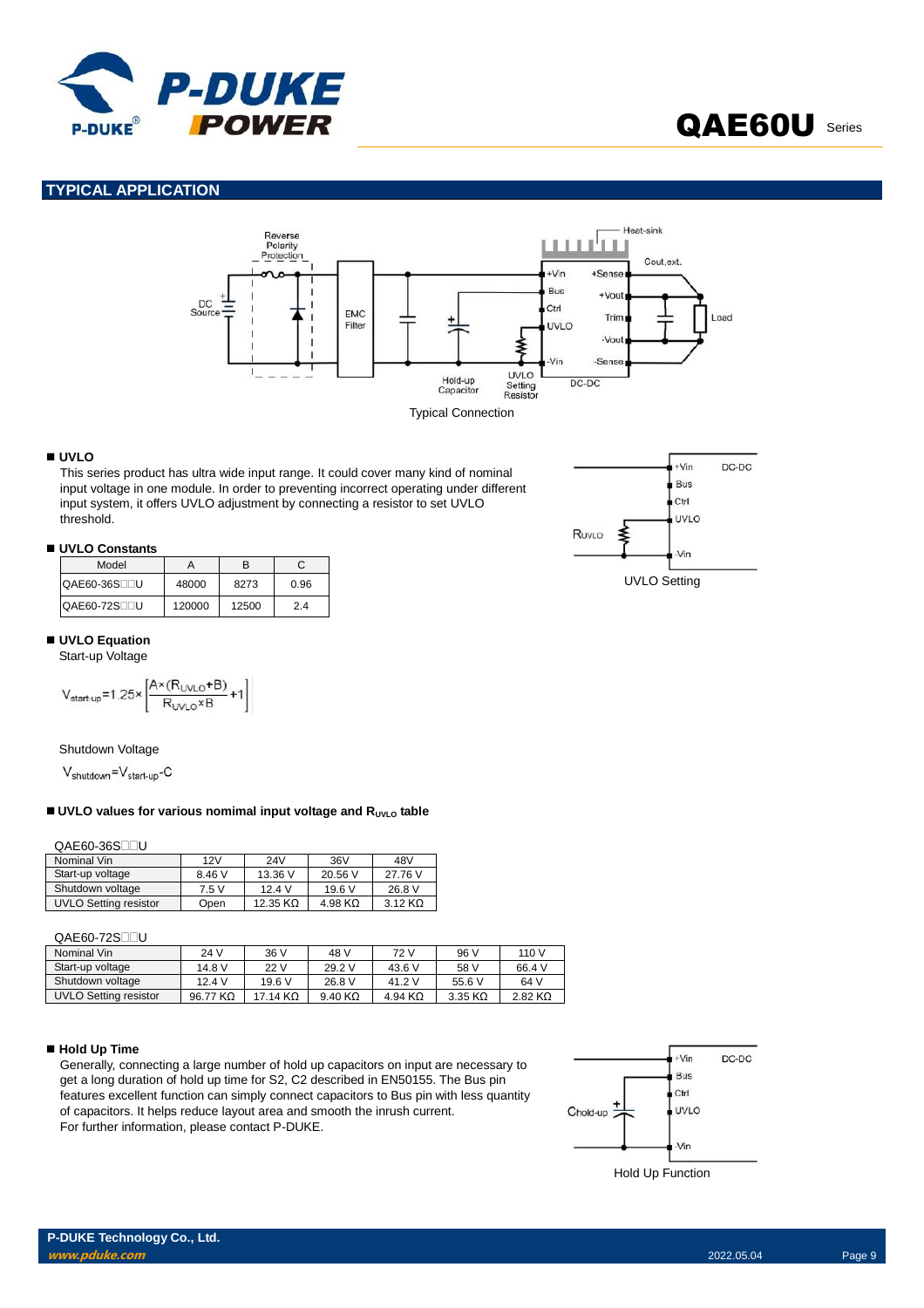

### **OUTPUT VOLTAGE ADJUSTMENT**

Output voltage is adjustable for 10% trim up or -20% trim down of nominal output voltage by connecting an external resistor between the Trim pin and either the +Sense or -Sense pins.

With an external resistor between the Trim and -Sense pin, the output voltage set point decreases.

With an external resistor between the Trim and +Sense pin, the output voltage set point increases.

Maximum output deviation is +10% inclusive of remote sense. The external TRIM resistor needs to be at least 1/8W of rated power.

**Trim Up Equation** 

 $k\Omega$ J  $\mathcal{L}$ l  $\overline{\phantom{0}}$ ſ Δ  $\frac{00 + \Delta\%}{\Delta\%} - \frac{511 + 10.22\Delta}{\Delta\%}$  $=\left(\frac{5.11 V_{\text{OUT}} \left(100 + \Delta\%\right)}{1.225 \Delta\%}-\frac{511 + 10.22 \Delta\%\right) k}{\Delta\%}\right)$  $511+10.22\Delta\%$  $R_U = \left(\frac{5.11 V_{OUT} (100 + \Delta\%)}{1.225 \Delta\%}\right)$ 

### **Trim Down Equation**

$$
R_D = \left(\frac{511}{\Delta\%} - 10.22\right) k\Omega
$$

+Sense<sup>C</sup>

### **EXTERNAL OUTPUT TRIMMING**

Output can be externally trimmed by using the method shown below.

Trim-up

| <b>DDS05U</b> |             |              |                |          |                |         |          |                |          |          |                 |
|---------------|-------------|--------------|----------------|----------|----------------|---------|----------|----------------|----------|----------|-----------------|
| $\triangle$ V | (%)         | $\mathbf{1}$ | $\overline{2}$ | 3        | 4              | 5       | 6        | $\overline{7}$ | 8        | 9        | 10              |
| Vout          | (V)         | 5.05         | 5.10           | 5.15     | 5.20           | 5.25    | 5.30     | 5.35           | 5.40     | 5.45     | 5.50            |
| <b>RU</b>     | $(k\Omega)$ | 1585.35      | 797.994        | 535.542  | 404.316        | 325.58  | 273.09   | 235.596        | 207.476  | 185.605  | 168.109         |
| $\Box$ S12U   |             |              |                |          |                |         |          |                |          |          |                 |
| $\triangle$ V | (% )        | $\mathbf{1}$ | $\overline{2}$ | 3        | $\overline{4}$ | 5       | 6        | $\overline{7}$ | 8        | 9        | 10              |
| Vout          | (V)         | 12.12        | 12.24          | 12.36    | 12.48          | 12.60   | 12.72    | 12.84          | 12.96    | 13.08    | 13.20           |
| <b>RU</b>     | $(k\Omega)$ | 4534.55      | 2287.19        | 1538.08  | 1163.52        | 938.78  | 788.956  | 681.939        | 601.676  | 539.25   | 489.309         |
| <b>DDS15U</b> |             |              |                |          |                |         |          |                |          |          |                 |
| $\triangle$ V | $(\% )$     | $\mathbf{1}$ | $\overline{2}$ | 3        | $\overline{4}$ | 5       | 6        | $\overline{7}$ | 8        | 9        | 10              |
| Vout          | (V)         | 15.15        | 15.30          | 15.45    | 15.60          | 15.75   | 15.90    | 16.05          | 16.20    | 16.35    | 16.50           |
| <b>RU</b>     | $(k\Omega)$ | 5798.49      | 2925.42        | 1967.73  | 1488.89        | 1201.58 | 1010.04  | 873.229        | 770.619  | 690.812  | 626.966         |
| $\Box$ S24U   |             |              |                |          |                |         |          |                |          |          |                 |
| $\triangle$ V | (% )        | $\mathbf{1}$ | $\overline{2}$ | 3        | $\overline{4}$ | 5       | 6        | $\overline{7}$ | 8        | 9        | 10              |
| Vout          | (V)         | 24.24        | 24.48          | 24.72    | 24.96          | 25.20   | 25.44    | 25.68          | 25.92    | 26.16    | 26.40           |
| RU            | $(k\Omega)$ | 9590.32      | 4840.11        | 3256.7   | 2465           | 1989.98 | 1673.3   | 1447.1         | 1277.45  | 1145.5   | 1039.94         |
| <b>DDS28U</b> |             |              |                |          |                |         |          |                |          |          |                 |
| $\triangle$ V | (% )        | $\mathbf{1}$ | $\overline{2}$ | 3        | $\overline{4}$ | 5       | 6        | $\overline{7}$ | 8        | 9        | 10              |
| Vout          | (V)         | 28.28        | 28.56          | 28.84    | 29.12          | 29.40   | 29.68    | 29.96          | 30.24    | 30.52    | 30.80           |
| RU            | $(k\Omega)$ | 11275.58     | 5691.08        | 3829.58  | 2898.83        | 2340.38 | 1968.08  | 1702.151       | 1502.705 | 1347.58  | 1223.48         |
| <b>□□S48U</b> |             |              |                |          |                |         |          |                |          |          |                 |
| $\triangle$ V | (%)         | $\mathbf{1}$ | $\overline{2}$ | 3        | 4              | 5       | 6        | $\overline{7}$ | 8        | 9        | 10 <sup>°</sup> |
| Vout          | (V)         | 48.48        | 48.96          | 49.44    | 49.92          | 50.40   | 50.88    | 51.36          | 51.84    | 52.32    | 52.80           |
| <b>RU</b>     | $(k\Omega)$ | 19701.9      | 9945.94        | 6693.96  | 5067.97        | 4092.38 | 3441.99  | 2977.42        | 2628.99  | 2357.99  | 2141.19         |
| <b>DDS53U</b> |             |              |                |          |                |         |          |                |          |          |                 |
| $\triangle$ V | (%)         | $\mathbf{1}$ | $\overline{2}$ | 3        | $\sqrt{4}$     | 5       | 6        | $\overline{7}$ | 8        | 9        | 10              |
| Vout          | (V)         | 53.53        | 54.06          | 54.59    | 55.12          | 55.65   | 56.18    | 56.71          | 57.24    | 57.77    | 58.30           |
| <b>RU</b>     | $(k\Omega)$ | 21808.437    | 11009.651      | 7410.056 | 5610.259       | 4530.38 | 3810.461 | 3296.233       | 2910.562 | 2610.596 | 2370.623        |